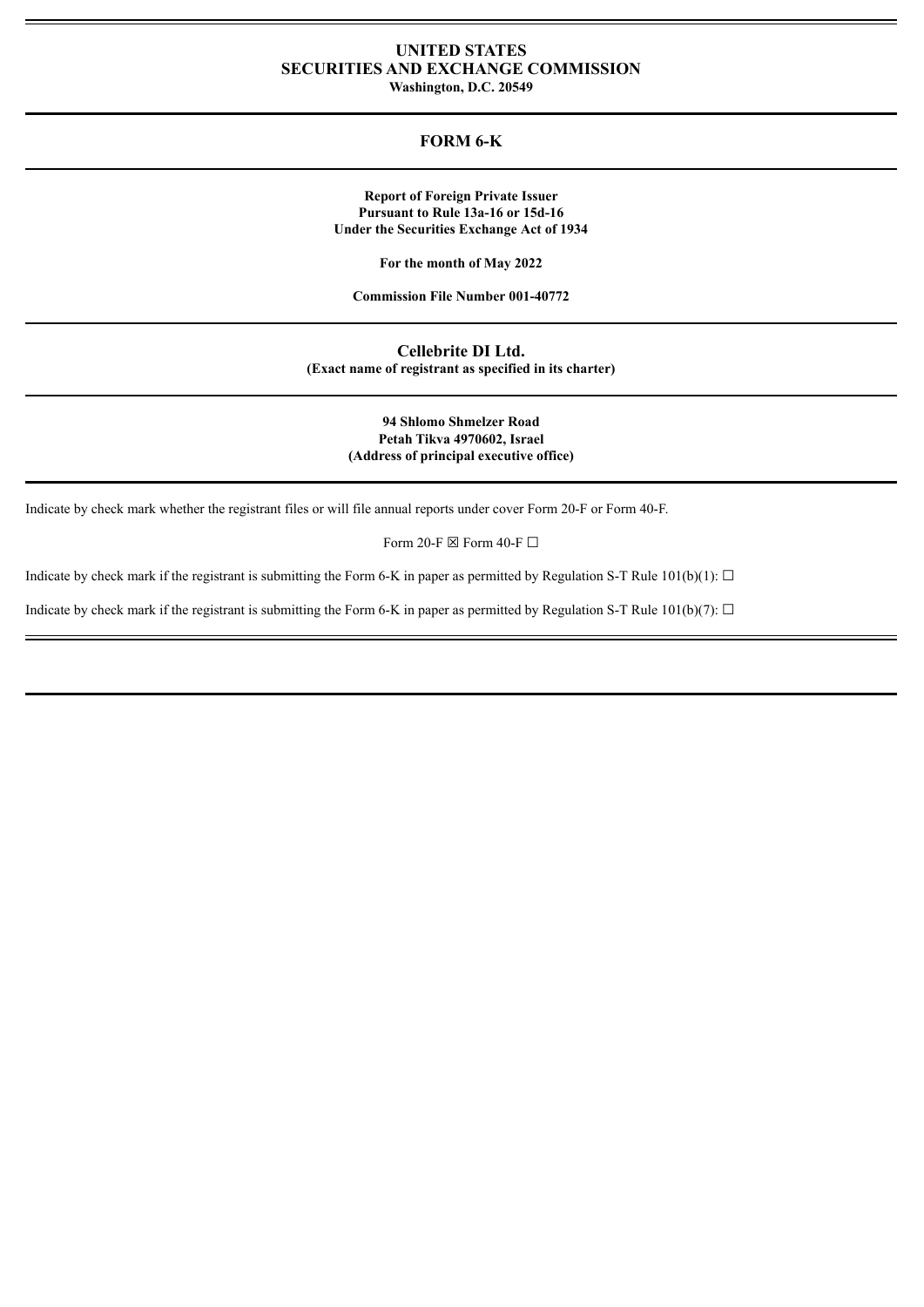# **EXPLANATORY NOTE**

On May 12, 2022, Cellebrite DI Ltd. (the "**Registrant**" or "**Cellebrite**") issued a press release titled "Cellebrite Announces First Quarter 2022 Results." A copy of this press release is furnished as **[Exhibit](#page-3-0) 99.1** herewith.

The GAAP financial statements tables contained in the press release attached to this report on Form 6-K are incorporated by reference into the Registrant's registration statement on Form S-8 (File No. 333-260878).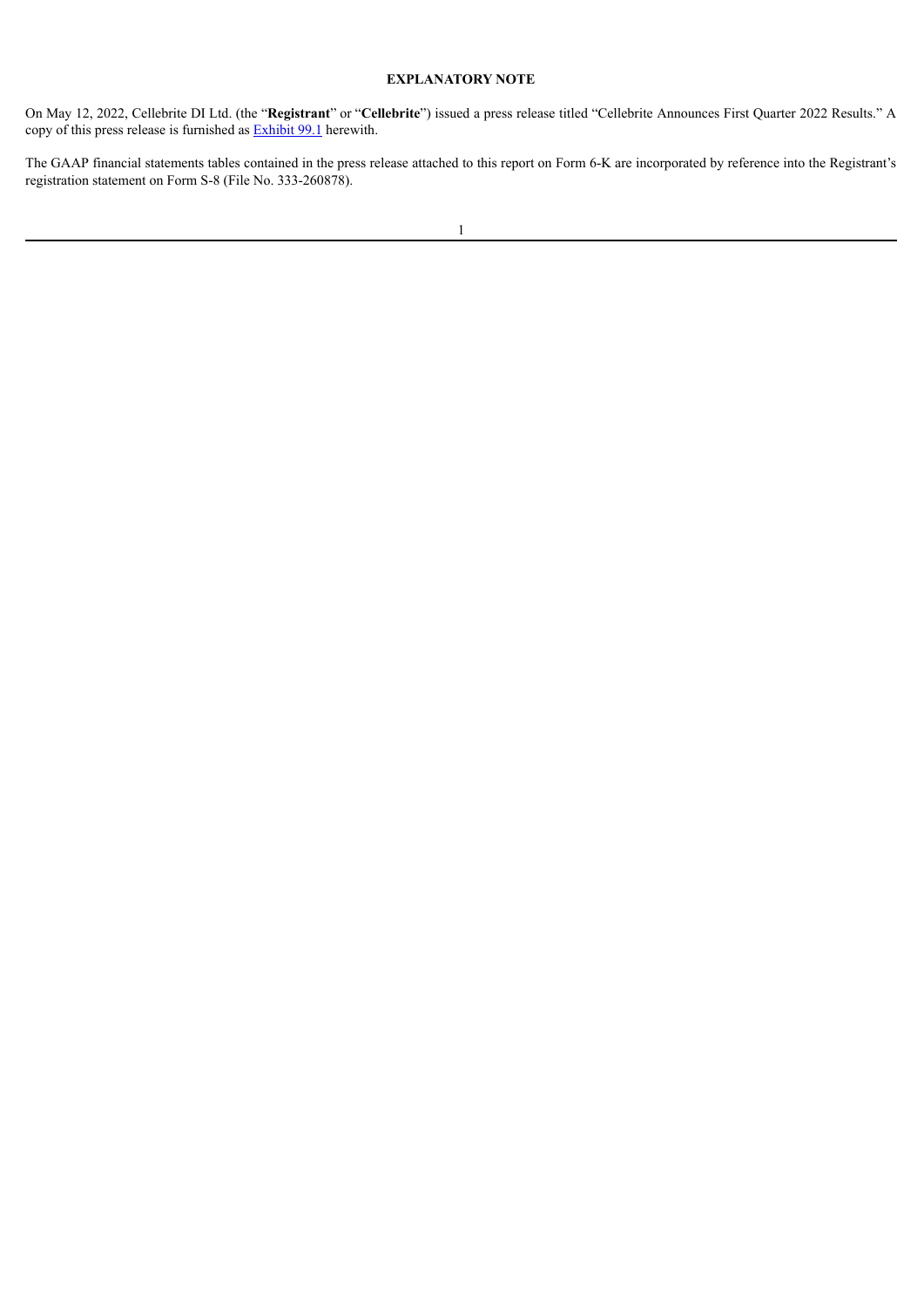# **SIGNATURES**

Pursuant to the requirements of the Securities Exchange Act of 1934, the Registrant has duly caused this report to be signed on its behalf by the undersigned, thereunto duly authorized.

# **Cellebrite DI Ltd.**

May 12, 2022 By: /s*/ Dana Gerner*

Dana Gerner Chief Financial Officer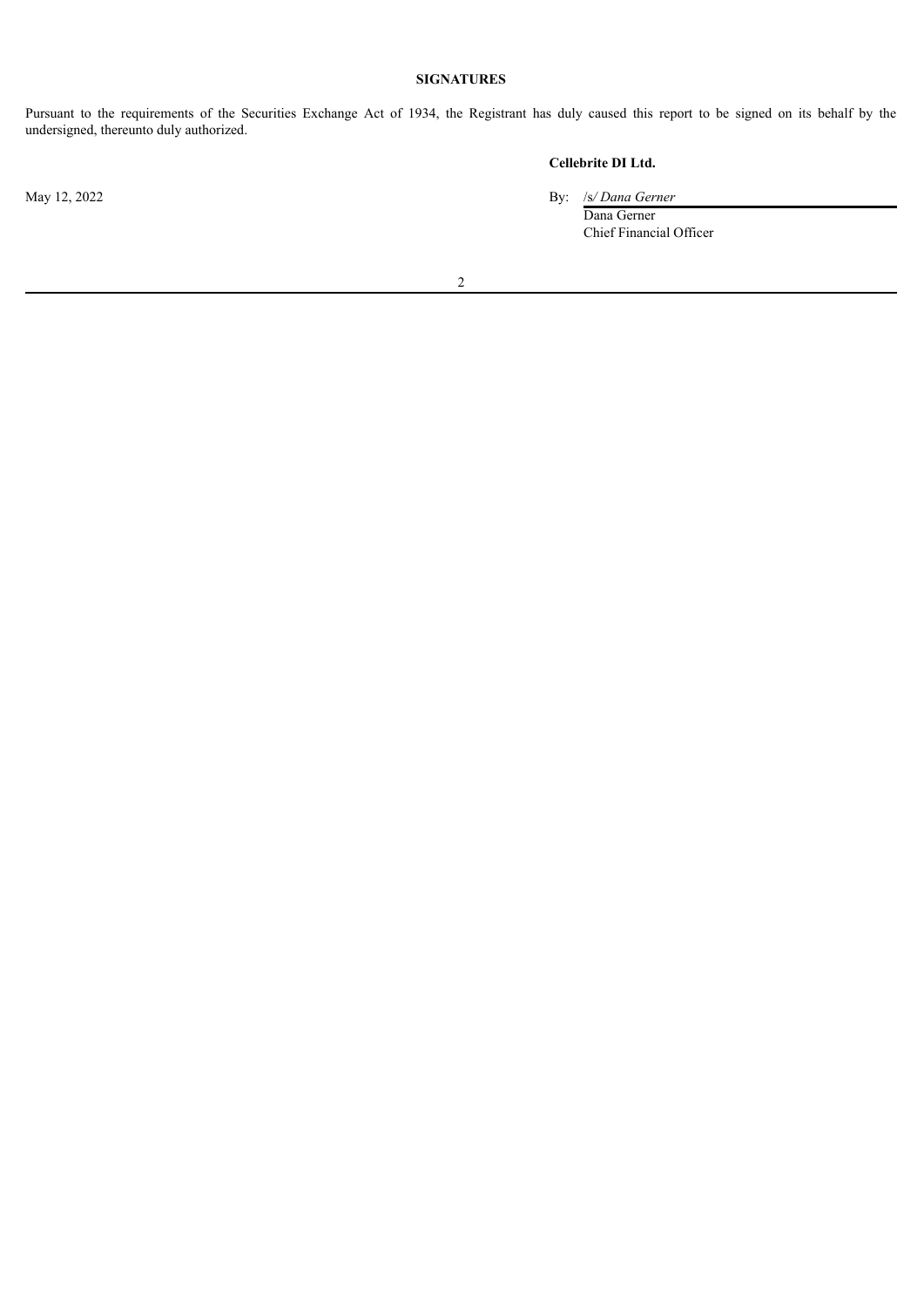<span id="page-3-0"></span>

### **Cellebrite Announces First Quarter 2022 Results**

*ARR of \$201 million, up 33% year-over-year*

*First Quarter revenue of \$62.4 million, up 17% year-over-year*

*Reiterates 2022 outlook for 34-42% ARR growth and 16-22% revenue growth*

**PETAH TIKVA, ISRAEL, and TYSONS CORNER, VA, May 12, 2022 –** Cellebrite (NASDAQ: CLBT), a global leader in Digital Intelligence ("DI") solutions for the public and private sectors, today announced financial results for the three months ended March 31, 2022.

"We are excited to report a strong start to the year, delivering robust ARR and revenue growth, and we continue to expect to meet our full year targets," said Yossi Carmil, Cellebrite's CEO. "The business environment remains favorable, with the ever-growing challenges of investigations driving a willingness to invest in Digital Intelligence solutions. Against this backdrop, we are committed to delivering our customers the most comprehensive, endto-end suite of solutions that modernizes their digital investigation workflow. The market potential for such a suite of solutions is vast, and we believe that we have only scratched the surface of Cellebrite's growth opportunities. We remain focused on continuously executing on our plan and expanding the crucial role we play in safeguarding the public's safety around the world."

#### **First Quarter Financial Highlights**

- Revenue of \$62.4 million, up 17% year-over-year, of which subscription revenue was \$48.2 million, up 19% year-over-year
- Annual Recurring Revenue (ARR) of \$201 million, up 33% year-over-year
- Recurring revenue dollar-based net retention rate of 128%
- GAAP gross profit and gross margin of \$51.4 million and 82.4%, respectively
- GAAP net income of \$55.4 million; Non-GAAP net income of \$1.4 million
- GAAP Diluted EPS of \$0.27; Non-GAAP Diluted EPS of \$0.01
- Adjusted EBITDA and Adjusted EBITDA margin of \$4.1 million and 7%, respectively

#### **First Quarter and Recent Digital Intelligence Highlights**

- Closed 18 deals above \$500,000.
- Introduced SaaS-based version of Cellebrite Premium, an industry leading advanced access solution, providing unlock and extraction capabilities for most iOS and Android devices. As a cloud-based flexible license, this new release is expected to enable law enforcement agencies of all sizes to benefit from Cellebrite's cutting-edge technology.
- Recognized as a leader in the inaugural IDC MarketScape: Worldwide Digital Forensics in Public Safety assessment. This is a key part of the Company's overall Digital Intelligence offering, and Cellebrite was praised for its cutting-edge solutions paired with end-to-end investigative workflow innovation.
- Entered a partnership with Chainalysis, a leading blockchain data platform, to enrich investigations with information about transactions or networks related to cryptocurrency, and bolster Cellebrite's streamlined, end-to-end investigative solution.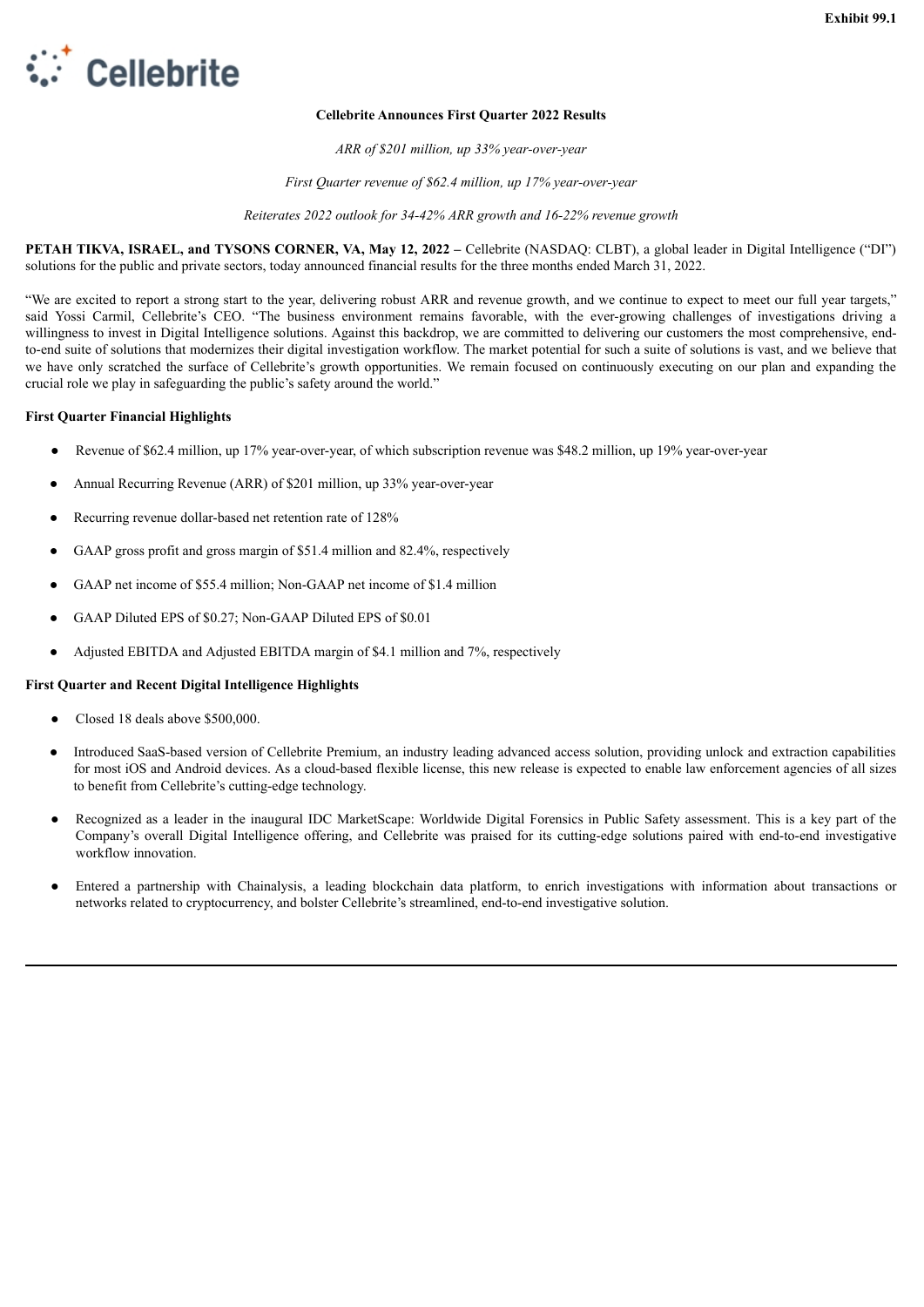Supplemental financial information can be found on the Investor Relations section of our website at https://investors.cellebrite.com/financialinformation/quarterly-results.

#### **Financial Outlook**

"We are pleased that we started the year on a positive note, and we reiterate our robust outlook for 2022," said Dana Gerner, Chief Financial Officer of Cellebrite.

- Full year 2022 revenue is expected to be between \$285 and \$300 million, representing 16-22% year on year growth.
- December 2022 ARR is expected to be between \$250 and \$265 million, representing 34-42% year on year growth.
- Full year 2022 Adjusted EBITDA is expected to be between \$39.0 and \$44.0 million, representing a 13-15% margin.

"The first quarter results were in line with our expectations and with the typical seasonality of our business. Our revenue is normally higher in the second half of the year than in the first half and with the operating leverage in our model, profitability also expands in the second half," Gerner concluded.

#### **Conference Call Information**

Today, May 12, 2022, Cellebrite will host a conference call and webcast to discuss the Company's financial results for the first quarter 2022. The call details are below:

| Title:          | Cellebrite Q1 22 Earnings |
|-----------------|---------------------------|
| Date:           | May 12, 2022              |
| Time:           | 08:30 Eastern Time        |
| US (toll free): | $+1$ (877) 870-9135       |
| International:  | $+1(646) 741-3167$        |
| Conference ID:  | 7139368                   |

Webcast: https://edge.media-server.com/mmc/p/4hhxxjgd

Participants dialing in are advised to join the call approximately 15 minutes before the start time. The webcast will remain available and accessible after the call at: https://investors.cellebrite.com/events-presentations.

#### **Investor Conferences Schedule:**

Cellebrite management is scheduled to participate in the following events:

- Needham Tech & Media Conference May  $17^{\text{th}}$  &  $18^{\text{th}}$ , 2022
- Oppenheimer Annual Israeli Conference May 22<sup>nd</sup>, 2022
- J.P. Morgan 50th Annual Global Technology, Media and Communications Conference May 24<sup>th</sup>, 2022
- Cowen 50th Annual TMT Conference June 1<sup>st</sup>, 2022
- William Blair Annual Growth Stock Conference June  $6^{\text{th}}$  &  $7^{\text{th}}$ , 2022
- BofA Securities 2022 Global Technology Conference June 8<sup>th</sup>, 2022

Public webcasts for some of these events will be accessible at: https://investors.cellebrite.com/events-presentations

#### **Non-GAAP Financial Information and Key Performance Indicators**

This press release includes non-GAAP financial measures. Cellebrite believes that the use of non-GAAP net income, non-GAAP operating income and Adjusted EBITDA is helpful to investors. These measures, which the Company refers to as our non-GAAP financial measures, are not prepared in accordance with GAAP.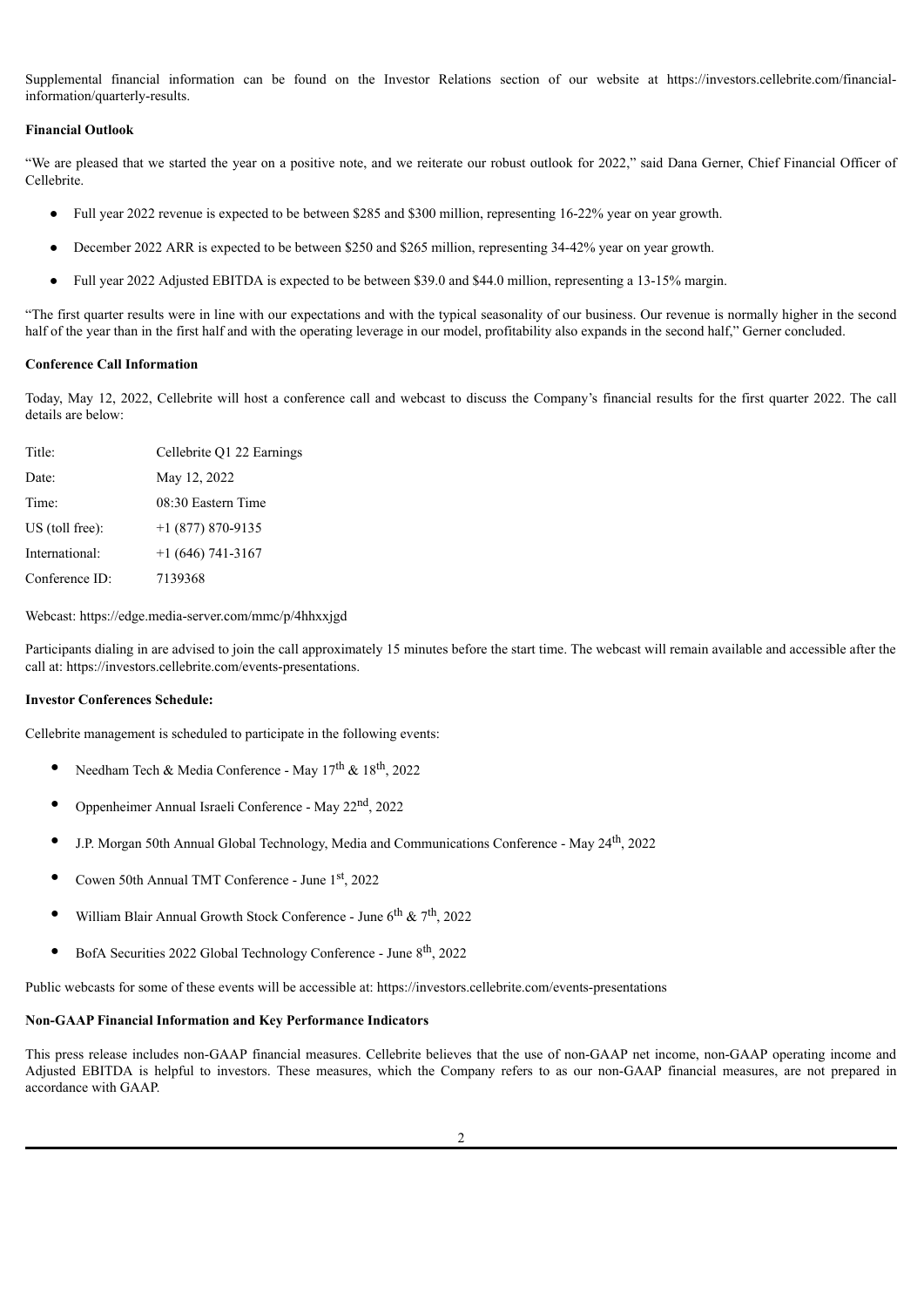The Company believes that the non-GAAP financial measures provide a more meaningful comparison of its operational performance from period to period and offers investors and management greater visibility to the underlying performance of its business. Mainly:

- Share-based compensation expenses utilize varying available valuation methodologies, subjective assumptions and a variety of equity instruments that can impact a company's non-cash expenses;
- Acquired intangible assets are valued at the time of acquisition and are amortized over an estimated useful life after the acquisition, and acquisition-related expenses are unrelated to current operations and neither are comparable to the prior period nor predictive of future results;
- To the extent that the above adjustments have an effect on tax (income) expense, such an effect is excluded in the non-GAAP adjustment to net income;
- Tax (income) expense, and depreciation and amortization expense vary for many reasons that are often unrelated to our underlying performance and make period-to-period comparisons more challenging; and
- Financial instruments are remeasured according to GAAP and vary for many reasons that are often unrelated to the company's current operations and affect financial income.

Each of our non-GAAP financial measures is an important tool for financial and operational decision making and for evaluating our own operating results over different periods of time. The non-GAAP financial measures do not represent our financial performance under U.S. GAAP and should not be considered as alternatives to operating income or net income or any other performance measures derived in accordance with GAAP. Non-GAAP financial measures may not provide information that is directly comparable to that provided by other companies in our industry, as other companies in our industry may calculate non-GAAP financial results differently, particularly related to non-recurring, unusual items. In addition, there are limitations in using non-GAAP financial measures because the non-GAAP financial measures are not prepared in accordance with GAAP, and exclude expenses that may have a material impact on our reported financial results. Further, share-based compensation expense has been, and will continue to be for the foreseeable future, significant recurring expenses in our business and an important part of the compensation provided to our employees. In addition, the amortization of intangible assets is expected recurring expense over the estimated useful life of the underlying intangible asset and acquisition-related expenses will be incurred to the extent acquisitions are made in the future. Furthermore, foreign exchange rates may fluctuate from one period to another, and the Company does not estimate movements in foreign currencies.

Annual recurring revenue ("ARR") is defined as the annualized value of active term-based subscription license contracts and maintenance contracts related to perpetual licenses in effect at the end of that period. Term-based license contracts and maintenance contracts for perpetual licenses are annualized by multiplying the revenue of the last month of the period by 12. The annualized value of contracts is a legal and contractual determination made by assessing the contractual terms with our customers. The annualized value of maintenance contracts is not determined by reference to historical revenue, deferred revenue or any other GAAP financial measure over any period. ARR is not a forecast of future revenues, which can be impacted by contract start and end dates and renewal rates.

Dollar-based net retention rate ("NRR") is calculated by dividing customer recurring revenue by base revenue. We define base revenue as recurring revenue we recognized from all customers with a valid license at the last quarter of the previous year period, during the four quarters ended one year prior to the date of measurement. We define our customer revenue as the recurring revenue we recognized during the four quarters ended on the date of measurement from the same customer base included in our measure of base revenue, including recurring revenue resulting from additional sales to those customers.

#### **About Cellebrite**

Cellebrite's (NASDAQ: CLBT) mission is to enable its customers to protect and save lives, accelerate justice, and preserve privacy in communities around the world. We are a global leader in Digital Intelligence solutions for the public and private sectors, empowering organizations in mastering the complexities of legally sanctioned digital investigations by streamlining intelligence processes. Trusted by thousands of leading agencies and companies worldwide, Cellebrite's Digital Intelligence platform and solutions transform how customers collect, review, analyze and manage data in legally sanctioned investigations. To learn more, visit us at **www.cellebrite.com** and **https://investors.cellebrite.com**.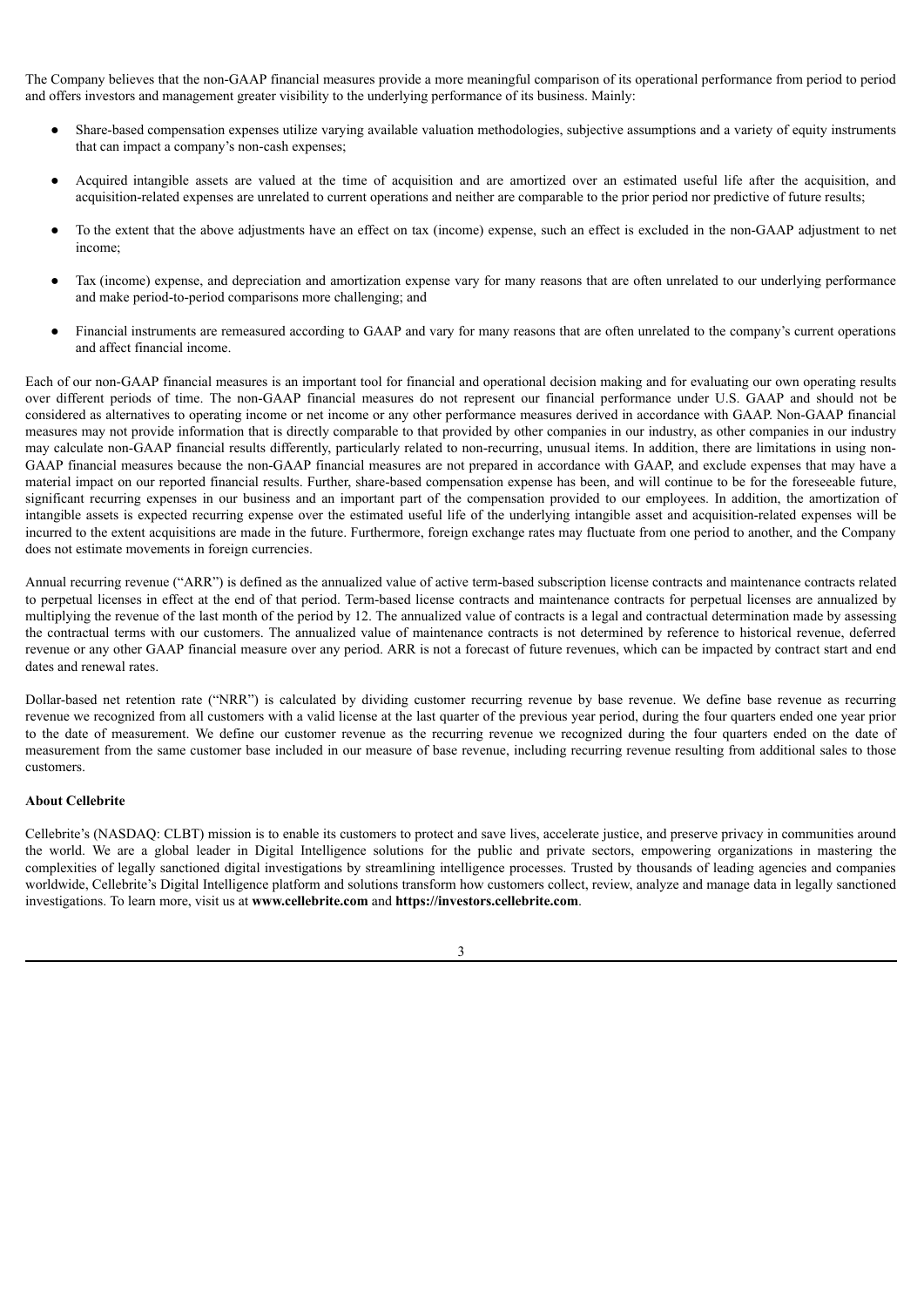#### **Caution About Forward-Looking Statements**

This document includes "forward looking statements" within the meaning of the "safe harbor" provisions of the United States Private Securities Litigation Reform Act of 1995. Forward-looking statements may be identified by the use of words such as "forecast," "intend," "seek," "target," "anticipate," "believe," "could," "continue," "expect," "estimate," "may," "plan," "outlook," "future" and "project" and other similar expressions that predict, project or indicate future events or trends or that are not statements of historical matters. Such forward looking statements include estimated financial information. Such forward looking statements with respect to revenues, earnings, performance, strategies, prospects and other aspects of the business of Cellebrite are based on current expectations that are subject to risks and uncertainties. A number of factors could cause actual results or outcomes to differ materially from those indicated by such forward looking statements. These factors include, but are not limited to: if we do not continue to develop technologically advanced solutions and successfully integrate with the software solutions used by our customers, our future revenue and operating results may be negatively affected; we are materially dependent on acceptance of our solutions by law enforcement markets and government agencies, both domestic and international. If law enforcement and other government agencies do not continue to purchase, accept and use our solutions, our revenue will be adversely affected; real or perceived errors, failures, defects or bugs in our DI solutions could adversely affect our results of operations, growth prospects and reputation; a failure to maintain sales and marketing personnel productivity or hire, integrate and retain additional sales and marketing personnel could adversely affect our results of operations and growth prospects; the global COVID-19 pandemic could negatively impact our business, installations, trainings, and general operations; current and future competitors could have a significant impact on our ability to generate future revenue and profits; we face intense competition and could face pricing pressure from, and lose market share to, our competitors, which would adversely affect our business, financial condition, and results of operations; if our solutions are inadvertently or deliberately misused by customers, such customers may achieve suboptimal results, which could lead to the perception that our solutions are low-quality; our reputation and brand are important to our success, and we may not be able to maintain and enhance our reputation and brand, which would adversely affect our business, financial condition, and results of operations; the estimates of market opportunity and forecasts of market growth included in this prospectus may prove to be inaccurate, and even if the market in which we compete achieves the forecasted growth, our business could fail to grow at similar rates, if at all; changes to our packaging and licensing models could adversely affect our ability to attract or retain customers; if we fail to manage future growth effectively, our business could be harmed; our future growth depends in part on our ability to introduce new solutions and add-ons and our failure to do so may harm business and operating results; issues in the use of artificial intelligence ("AI") (including machine learning) in our platform may result in reputational harm or liability; we may require additional capital to support the growth of our business, and this capital might not be available on acceptable terms, if at all; higher costs or unavailability of materials used to create hardware could adversely affect our financial results; fluctuations in foreign currency exchange rates could materially affect our financial results; the sales cycle for some of our solutions can be lengthy; if we are unable to retain qualified personnel and senior management and hire and retain additional qualified personnel, our business could suffer; the security of our operations and the integrity of our software solutions are critical to our operations and to maintaining the trust and confidence of our customers; our sales to government customers expose us to business volatility and risks, including government budgeting cycles and appropriations, early termination, audits, investigations, sanctions and penalties; evolving government procurement policies and increased emphasis on cost over performance could adversely affect our business; changes in civil forfeiture laws may affect our customers' ability to purchase our solutions; failure to adequately obtain, maintain, protect and enforce our intellectual property and other proprietary rights could adversely affect our business; some of our software and systems contain open source software, which may pose particular risks to our proprietary software and information technology systems; other companies may claim that we infringe their intellectual property, which could materially increase costs and materially harm our ability to generate future revenue and profits; certain of our solutions may be perceived as, or determined by the courts to be, a violation of privacy rights and related laws. Any such perception or determination could adversely affect our revenue and results of operations; some of our solutions may be used by customers in a way that is, or that is perceived to be, incompatible with human rights. Any such perception could adversely affect our reputation, revenue and results of operations; we occasionally have limited access to third party data, and if our security measures are breached and unauthorized access to this data is obtained, our systems, data centers and our solutions may be perceived as not being secure, customers may curtail or stop using our service and we may incur significant legal and financial exposure and liabilities; our business is subject to complex and evolving U.S. and non-U.S. laws and regulations regarding privacy, data protection and security, technology protection, and other matters. Many of these laws and regulations are subject to change and uncertain interpretation, and could result in claims, changes to our business practices, monetary penalties, increased cost of operations, or otherwise harm our business; we may in the future become involved in legal, regulatory, or administrative inquiries and proceedings, and unfavorable outcomes in litigation or other of these matters could negatively impact our business, financial conditions, and results of operations; we are subject to Israeli encryption laws and governmental trade controls, including export and regulations, and any non-compliance with these laws could negatively impact our operating results; a variety of new and existing laws and/or interpretations could materially and adversely affect our business; failure to comply with laws, regulations, or contractual provisions applicable to our business could cause us to lose government customers or our ability to contract with the U.S. and other governments; Conditions in Israel could materially and adversely affect our business; it may be difficult to enforce a U.S. judgment against us, our officers and directors or the experts named in this prospectus in Israel or the United States, or to assert U.S. securities laws claims in Israel or serve process on our officers and directors or experts; we are subject to anti-corruption, anti-bribery, and similar laws, and non-compliance with such laws can subject us to criminal penalties or significant fines, harm and reputation, and adversely affect our business, financial condition, results of operations, and growth prospects; and other factors, risks and uncertainties set forth in the sections titled "Risk Factors" and "Cautionary Note Regarding Forward-Looking Statements" in our Annual Report on form 20-F filed with the SEC on March 29, 2022 , as amended on April 14, 2022 and in other documents filed by Cellebrite with the U.S. Securities and Exchange Commission ("SEC"), which are available free of charge at www.sec.gov. Further information on potential risks that could affect actual results will be included in the subsequent filings that Cellebrite makes with the SEC from time to time. You are cautioned not to place undue reliance upon any forward-looking statements, which speak only as of the date made, in this communication or elsewhere. Cellebrite undertakes no obligation to update its forward-looking statements, whether as a result of new information, future developments or otherwise, should circumstances change, except as otherwise required by securities and other applicable laws.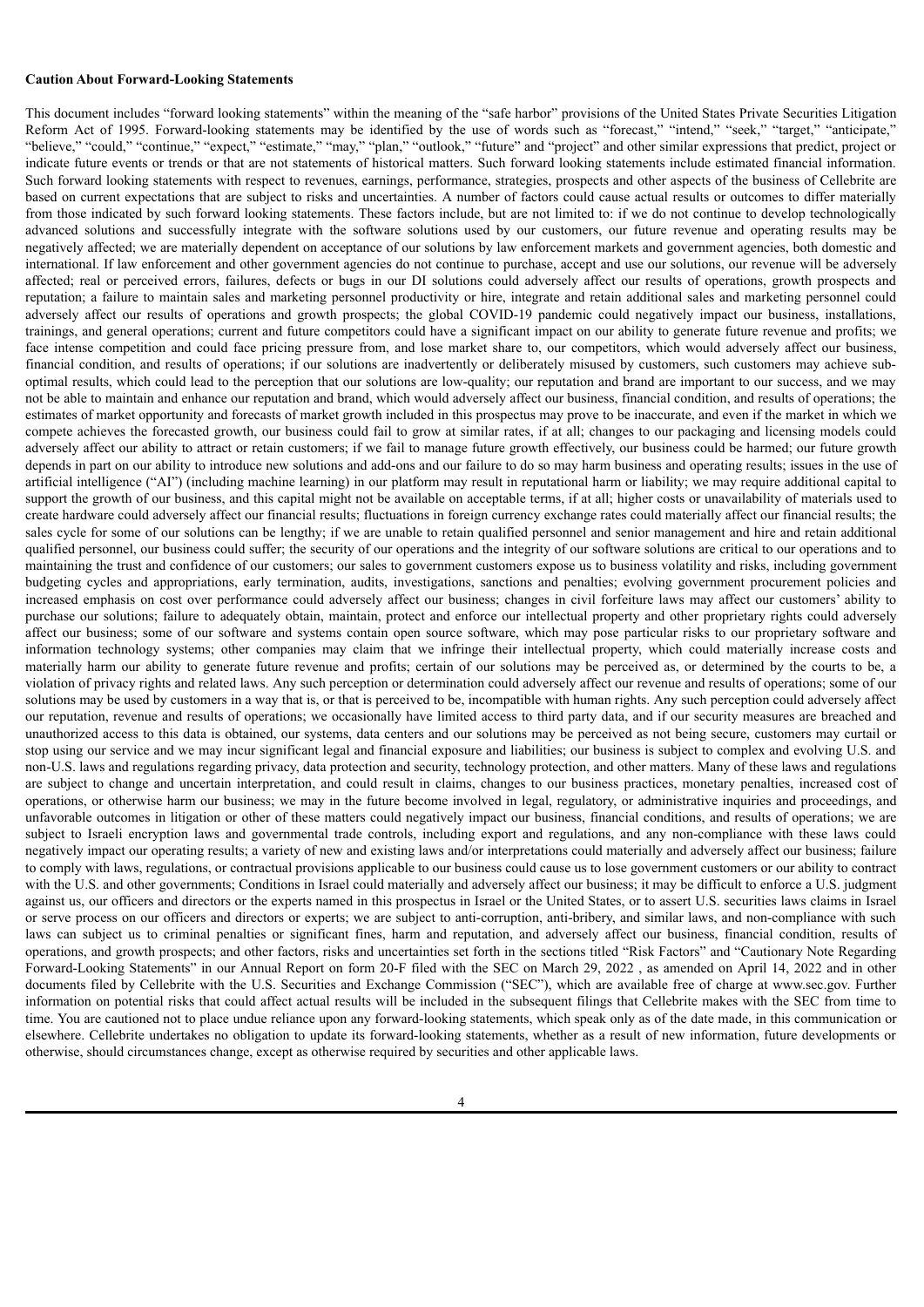# **Contacts:**

Investors Anat Earon-Heilborn VP Investor Relations | Cellebrite DI Ltd. +972 73 394 8440 investors@cellebrite.com

Media Renee Soto +1 212-433-4606 cellebrite@reevemark.com

5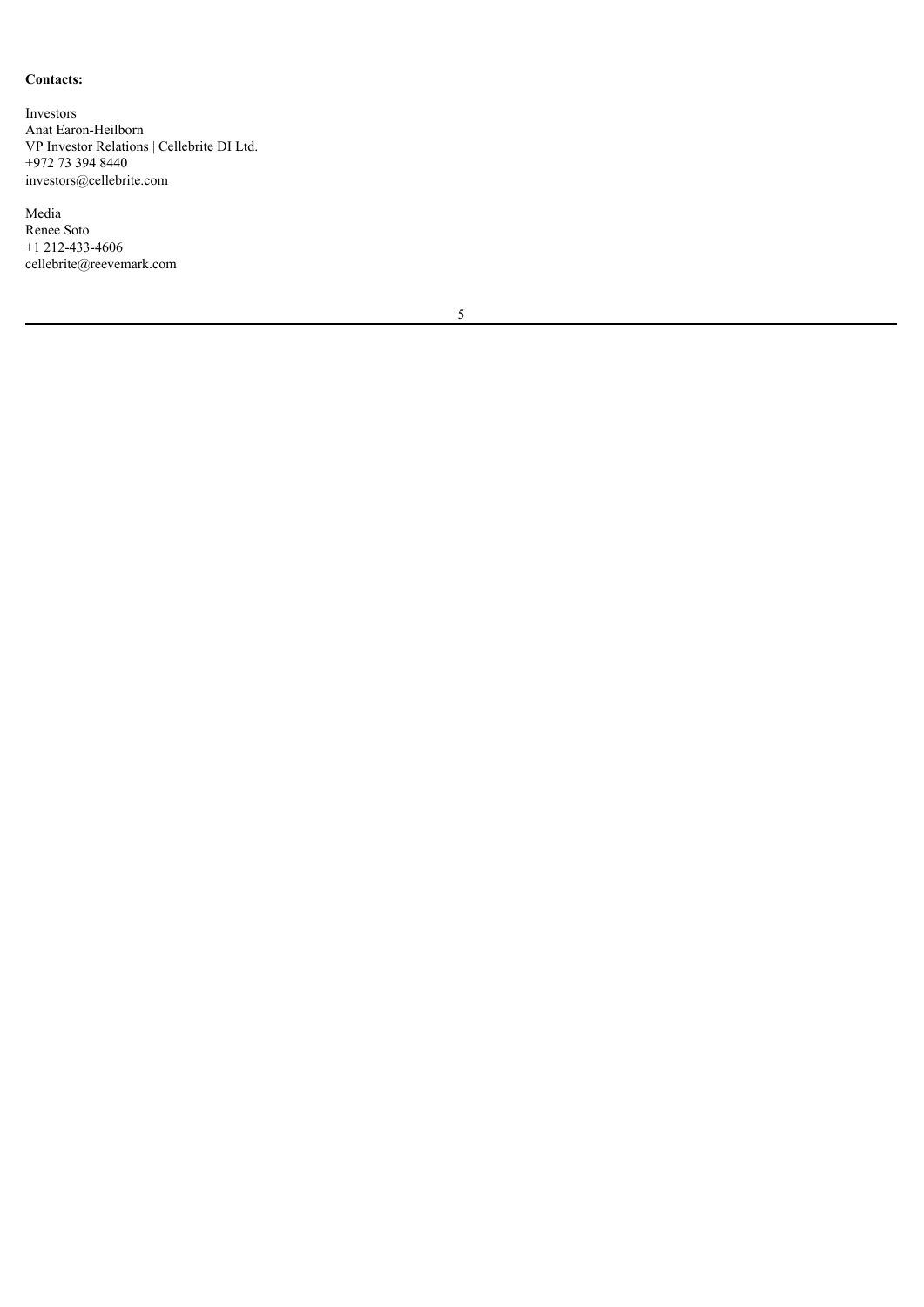#### **Cellebrite DI Ltd. First Quarter 2022 Results Summary (U.S. Dollars in thousands)**

|                                 | March 31, | For the three months ended |  |  |
|---------------------------------|-----------|----------------------------|--|--|
|                                 | 2022      | 2021                       |  |  |
| Revenue                         | 62,385    | 53,283                     |  |  |
| Gross profit                    | 51,402    | 45,084                     |  |  |
| Gross margin                    | 82.4%     | 84.6%                      |  |  |
| Operating (loss) income         | (1,946)   | 4,387                      |  |  |
| Operating margin                | $-3.1\%$  | 8.2%                       |  |  |
| Cash flow from operations       | (10, 537) | (124)                      |  |  |
| <b>Non-GAAP Financial Data:</b> |           |                            |  |  |
| Operating income                | 2,634     | 10,195                     |  |  |
| Operating margin                | 4.2%      | 19.1%                      |  |  |
| <b>Adjusted EBITDA</b>          | 4,082     | 11,289                     |  |  |
| Adjusted EBITDA margin          | 6.5%      | 21.2%                      |  |  |

(1) For a reconciliation of operating income to (loss) non-GAAP operating income and net income to adjusted EBITDA, see the table at the end of this press release titled "Reconciliation of GAAP to Non-GAAP Financial Information."

6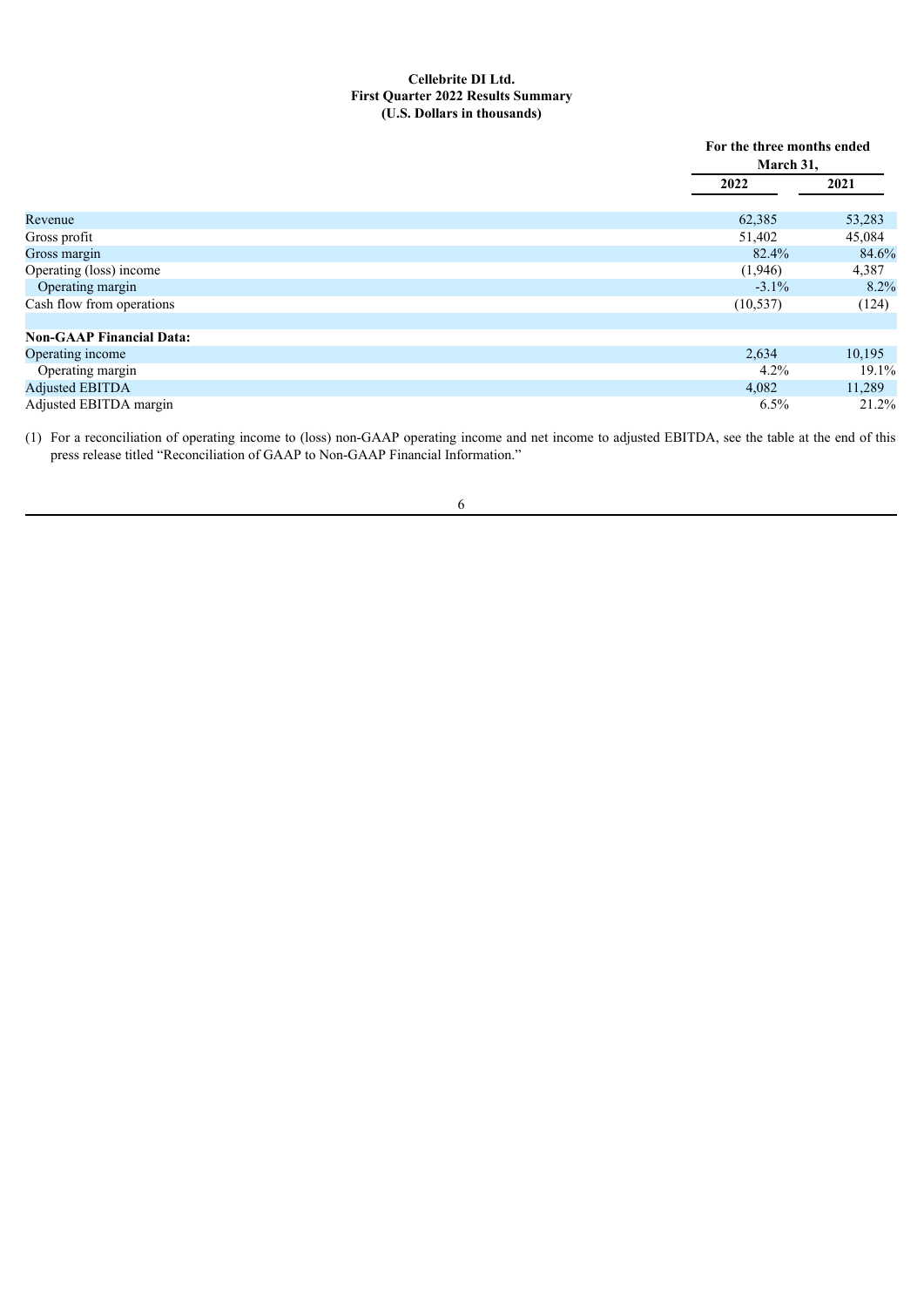### **Cellebrite DI Ltd. Condensed Consolidated Balance Sheets (U.S. Dollars in thousands)**

|                                                                                                                    |    | March 31,<br>2022 |               | December 31,<br>2021 |  |
|--------------------------------------------------------------------------------------------------------------------|----|-------------------|---------------|----------------------|--|
|                                                                                                                    |    | <b>Unaudited</b>  |               | <b>Audited</b>       |  |
| <b>Assets</b>                                                                                                      |    |                   |               |                      |  |
|                                                                                                                    |    |                   |               |                      |  |
| <b>Current assets</b>                                                                                              |    |                   |               |                      |  |
| Cash and cash equivalents                                                                                          | \$ | $125,719$ \$      |               | 145,973              |  |
| Marketable securities<br>Short-term deposits                                                                       |    | 22,735<br>17,473  |               | 35,592               |  |
| Trade receivables (net of allowance for doubtful accounts of \$1,280 and \$1,040 as of March 31, 2022 and December |    |                   |               |                      |  |
| 31, 2021, respectively)                                                                                            |    | 60,297            |               | 67,505               |  |
| Prepaid expenses and other current assets                                                                          |    | 11,596            |               | 12,818               |  |
| Contract acquisition costs                                                                                         |    | 4,456             |               | 4,813                |  |
| Inventories                                                                                                        |    | 7,858             |               | 6,511                |  |
| <b>Total current assets</b>                                                                                        |    | 250,134           |               | 273,212              |  |
|                                                                                                                    |    |                   |               |                      |  |
| <b>Non-current assets</b>                                                                                          |    |                   |               |                      |  |
| Other non-current assets                                                                                           |    | 1,990             |               | 1,958                |  |
| Marketable securities                                                                                              |    | 6,475             |               |                      |  |
| Deferred tax assets, net                                                                                           |    | 10,881            |               | 9,800                |  |
| Property and equipment, net                                                                                        |    | 17,752            |               | 16,756               |  |
| Intangible assets, net                                                                                             |    | 10,564            |               | 11,228               |  |
| Goodwill                                                                                                           |    | 26,829            |               | 26,829               |  |
| <b>Total non-current assets</b>                                                                                    |    | 74,491            |               | 66,571               |  |
| <b>Total assets</b>                                                                                                |    |                   |               |                      |  |
|                                                                                                                    | S  | 324,625           | \$            | 339,783              |  |
|                                                                                                                    |    |                   |               |                      |  |
| Liabilities and shareholders' deficiency                                                                           |    |                   |               |                      |  |
| <b>Current Liabilities</b>                                                                                         |    |                   |               |                      |  |
| Trade payables                                                                                                     | \$ | 9,288             | $\mathcal{S}$ | 9,546                |  |
| Other accounts payable and accrued expenses                                                                        |    | 43,483            |               | 54,044               |  |
| Deferred revenues                                                                                                  |    | 117,785           |               | 122,983              |  |
| <b>Total current liabilities</b>                                                                                   |    | 170,556           |               | 186,573              |  |
|                                                                                                                    |    |                   |               |                      |  |
| <b>Long-term liabilities</b>                                                                                       |    |                   |               |                      |  |
| Liability for employees' severance benefits                                                                        |    | 369               |               | 375                  |  |
| Other long term liabilities                                                                                        |    | 6,508             |               | 9,162                |  |
| Deferred revenues                                                                                                  |    | 35,167            |               | 36,426               |  |
| Restricted Sponsor Shares liability                                                                                |    | 31,206            |               | 44,712               |  |
| Price Adjustment Shares liability                                                                                  |    | 53,645            |               | 79,404               |  |
| Derivative warrant liabilities                                                                                     |    | 39,395            |               | 56,478               |  |
| <b>Total long-term liabilities</b>                                                                                 |    | 166,290           |               | 226,557              |  |
|                                                                                                                    |    |                   |               |                      |  |
| <b>Total liabilities</b>                                                                                           | \$ | 336,846           | \$            | 413,130              |  |
|                                                                                                                    |    |                   |               |                      |  |
| Shareholders' deficiency                                                                                           |    | $\ast_-$          |               |                      |  |
| Share capital<br>Additional paid-in capital                                                                        |    | (146, 587)        |               | $*$<br>(153,072)     |  |
|                                                                                                                    |    |                   |               |                      |  |
| Treasury stock, NIS 0.00001 par value; 41,776 ordinary shares<br>Accumulated other comprehensive income            |    | (85)<br>575       |               | (85)<br>1,372        |  |
| Retained earnings                                                                                                  |    | 133,876           |               |                      |  |
|                                                                                                                    |    |                   |               | 78,438               |  |
| Total shareholders' deficiency                                                                                     |    | (12, 221)         |               | (73, 347)            |  |
| Total liabilities and shareholders' deficiency                                                                     |    | 324,625           | \$            | 339,783              |  |
|                                                                                                                    |    |                   |               |                      |  |

\* Less than US\$ 1.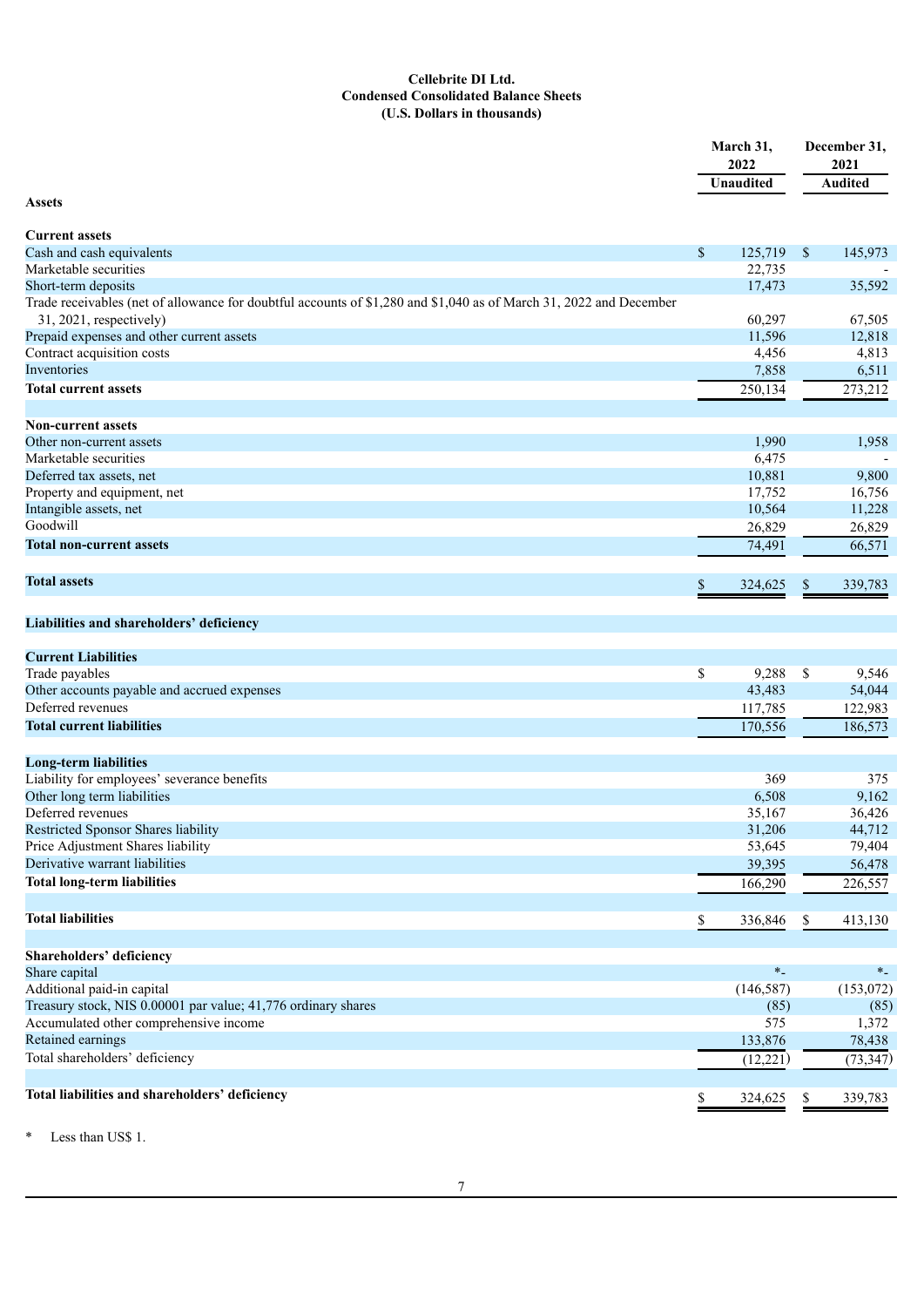### **Cellebrite DI Ltd. Condensed Consolidated Statements of Income (U.S. Dollars in thousands, except share and per share data)**

|                                            |                       | For the three months ended<br>March 31, |
|--------------------------------------------|-----------------------|-----------------------------------------|
|                                            | 2022                  | 2021                                    |
|                                            | Unaudited             | Unaudited                               |
| <b>Revenue:</b>                            |                       |                                         |
| Subscription services                      | 36,361<br>\$          | \$<br>28,974                            |
| Term-license                               | 11,824                | 11,547                                  |
| Total subscription                         | 48,185                | 40,521                                  |
| Perpetual license and other                | 5,972                 | 7,743                                   |
| Professional services                      | 8,228                 | 5,019                                   |
| <b>Total revenue</b>                       | 62,385                | 53,283                                  |
| <b>Cost of revenue:</b>                    |                       |                                         |
| Subscription services                      | 3,768                 | 2,482                                   |
| Term-license                               | 250                   | 357                                     |
| Total subscription                         | 4,018                 | 2,839                                   |
| Perpetual license and other                | 2,207                 | 1,060                                   |
| Professional services                      | 4,758                 | 4,300                                   |
| <b>Total cost of revenue</b>               |                       |                                         |
|                                            | 10,983                | 8,199                                   |
| <b>Gross profit</b>                        | 51,402                | 45,084                                  |
| <b>Operating expenses:</b>                 |                       |                                         |
| Research and development                   | 19,576                | 14,893                                  |
| Sales and marketing                        | 23,259                | 16,518                                  |
| General and administrative                 | 10,513                | 9,286                                   |
| <b>Total operating expenses</b>            | 53,348                | 40,697                                  |
| <b>Operating (loss) income</b>             | (1,946)               | 4,387                                   |
| Financial income, net                      | 56,400                | 366                                     |
| Income before tax (income) expense         | 54,454                | 4,753                                   |
| Tax (income) expense                       | (984)                 | 1,163                                   |
| Net income                                 | \$<br>55,438          | 3,590<br>\$                             |
|                                            |                       |                                         |
| Earnings per share:                        |                       |                                         |
| <b>Basic</b>                               | 0.29<br>\$            | $\$$<br>(0.001)                         |
| Diluted                                    | \$<br>0.27            | \$<br>(0.001)                           |
| Weighted average shares outstanding:       |                       |                                         |
| <b>Basic</b>                               | 180,545,126           | 130,077,090                             |
| Diluted                                    | 196, 142, 739         | 130,077,090                             |
| Other comprehensive income:                |                       |                                         |
| Unrealized loss on hedging transactions    | (1, 150)              | (1,386)                                 |
| Unrealized loss on Marketable securities   | (49)                  |                                         |
| Currency translation adjustments           | 402                   | 462                                     |
| Total other comprehensive loss, net of tax | (797)                 | (924)                                   |
| Total other comprehensive income           | $\mathbb S$<br>54,641 | 2,666<br>\$                             |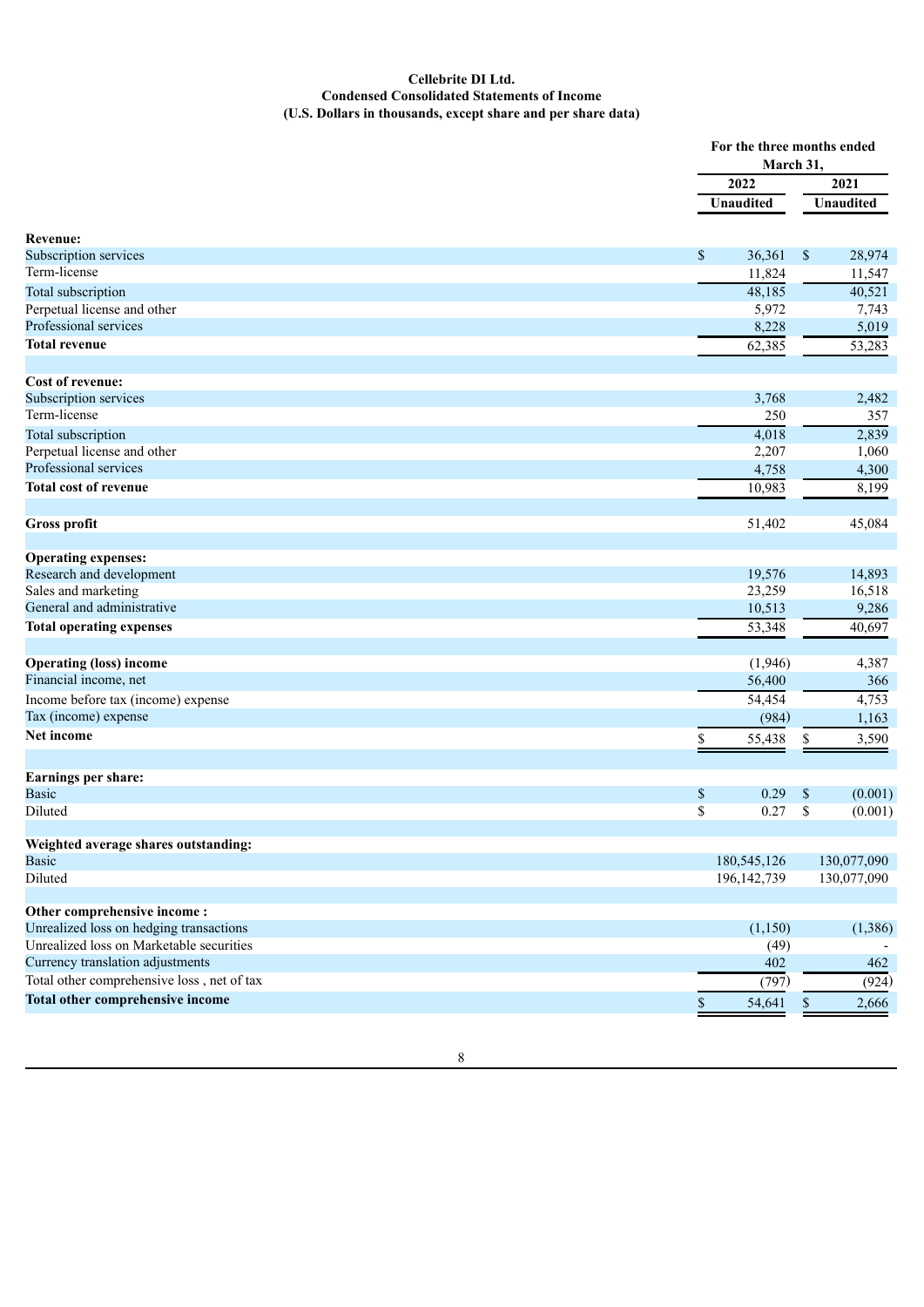### **Cellebrite DI Ltd. Condensed Consolidated Statements of Cash Flow (U.S. Dollars in thousands)**

|                                                                                             |                   | For the three months ended<br>March 31, |                   |  |
|---------------------------------------------------------------------------------------------|-------------------|-----------------------------------------|-------------------|--|
|                                                                                             | 2022              |                                         | 2021<br>Unaudited |  |
|                                                                                             | Unaudited         |                                         |                   |  |
|                                                                                             |                   |                                         |                   |  |
| Cash flow from operating activities:                                                        |                   |                                         |                   |  |
| Net income                                                                                  | \$<br>55,438      | \$                                      | 3,590             |  |
| Adjustments to reconcile net income to net cash provided by operating activities:           |                   |                                         |                   |  |
| Employees' stock option compensation and RSU's                                              | 2,858             |                                         | 1,699             |  |
| Amortization of premium and discount and accrued interest on marketable securities          | 17                |                                         |                   |  |
| Depreciation and amortization                                                               | 2,112             |                                         | 1,482             |  |
| Interest income from short term deposits                                                    | (62)              |                                         | $(342)^{*}$       |  |
| Deferred income taxes                                                                       | (924)             |                                         | (703)             |  |
| Remeasurement of derivative warrants                                                        | (17,083)          |                                         |                   |  |
| Remeasurement of Restricted Sponsor Shares and Price Adjustment Shares liabilities          | (39,265)          |                                         |                   |  |
| Decrease in liability for severance benefits, net                                           | (6)               |                                         | (10)              |  |
| Decrease in trade receivables                                                               | 7,015             |                                         | 6,237             |  |
| (Decrease) increase in deferred revenue                                                     | (5,916)           |                                         | 1,248             |  |
| Increase in other non-current assets                                                        | (33)              |                                         | (1,749)           |  |
| Decrease (Increase) in prepaid expenses and other current assets<br>Increase in inventories | 750               |                                         | (2,009)           |  |
| Decrease in trade payables                                                                  | (1, 347)<br>(352) |                                         | (138)             |  |
| Decrease in other accounts payable and accrued expenses                                     | (11,085)          |                                         | (59)<br>(9,523)   |  |
| (Decrease) increase in other long-term liabilities                                          |                   |                                         |                   |  |
|                                                                                             | (2,654)           |                                         | 153               |  |
| Net cash used in operating activities                                                       | (10, 537)         |                                         | (124)             |  |
| Cash flows from investing activities:                                                       |                   |                                         |                   |  |
| Purchases of property and equipment                                                         | (2,305)           |                                         | (1,308)           |  |
| Investment in marketable securities                                                         | (29, 276)         |                                         |                   |  |
| Short term deposits, net                                                                    | 18,181            |                                         | $7,849*$          |  |
| Net cash (used in) provided by investing activities                                         | (13,400)          |                                         | 6,541             |  |
| Cash flows from financing activities:                                                       |                   |                                         |                   |  |
|                                                                                             |                   |                                         |                   |  |
| Exercise of options to shares                                                               | 3,627             |                                         |                   |  |
| Net cash provided by financing activities                                                   | 3,627             |                                         |                   |  |
| Net (decrease) increase in cash and cash equivalents                                        | (20,310)          |                                         | 6,417             |  |
| Net effect of Currency Translation on cash and cash equivalents                             | 56                |                                         | (298)             |  |
| Cash and cash equivalents at beginning of period                                            | 145,973           |                                         | 133,846           |  |
| Cash and cash equivalents at end of period                                                  |                   | \$                                      | 139,965           |  |
|                                                                                             | 125,719           |                                         |                   |  |
| Supplemental cash flow information:                                                         |                   |                                         |                   |  |
| Income taxes paid                                                                           | 1,287             |                                         | 3,407             |  |
| <b>Non-cash activities</b>                                                                  |                   |                                         |                   |  |
| Purchase of property and equipment                                                          | 133               |                                         | 165               |  |
|                                                                                             |                   |                                         |                   |  |

\*) Reclassification